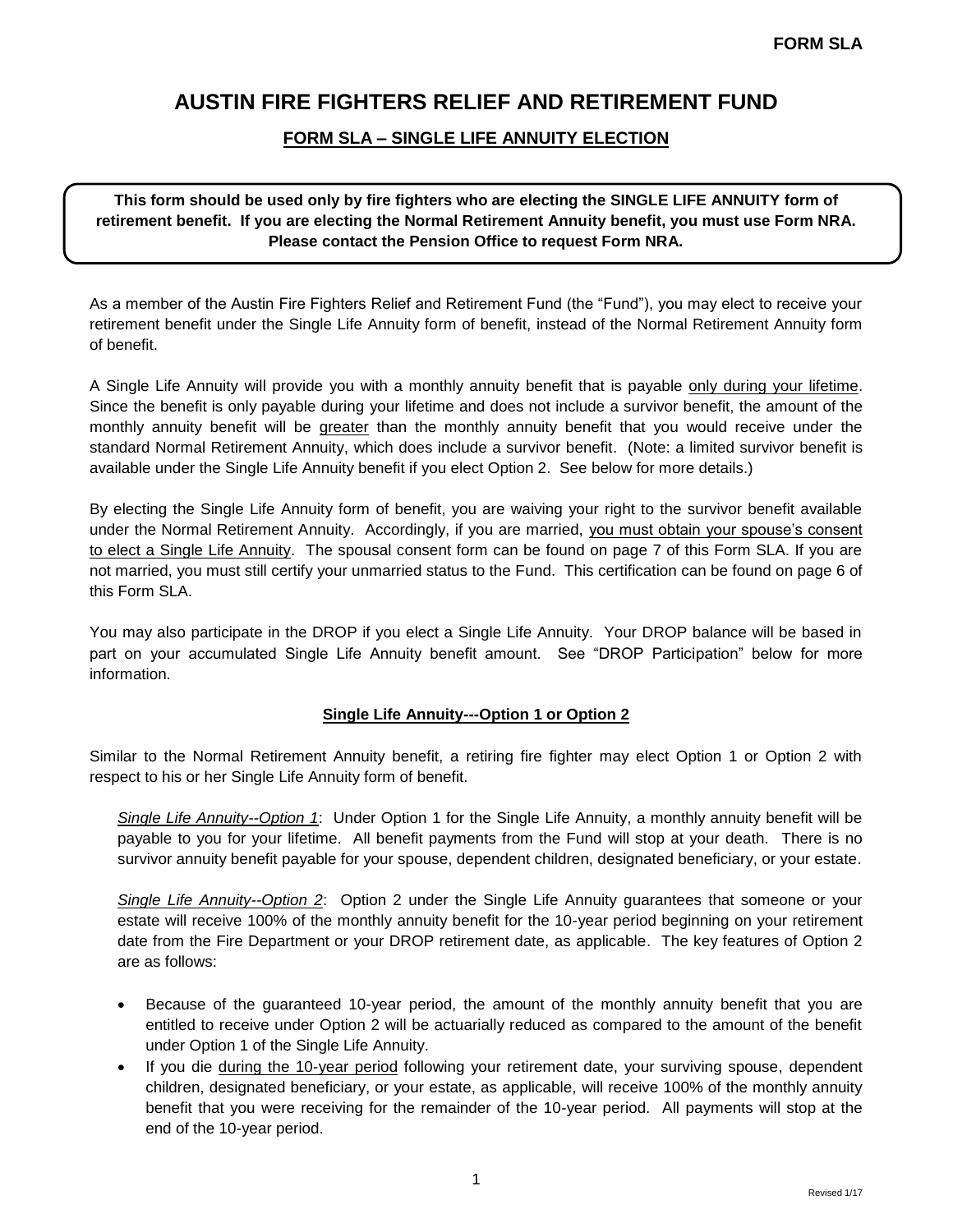- If you die after the 10-year period following your retirement date, no survivor benefit will be available, and your benefit payments will stop upon your death.
- Upon your death within the 10-year period following your retirement date, the guaranteed payments during the 10-year period will be paid as follows:
	- $\triangleright$  If you are married at the time of your death, the payments will be made to your surviving spouse. If your spouse dies during the 10-year period after your retirement, any remaining payments will continue to any dependent children, or if no dependent children exist, to your wife's estate.
	- $\triangleright$  If you are not married at the time of your death, the payments will be made to any dependent children. If you are not married and have no dependent children at the time of your death, the beneficiary that you designate in this election form will receive any payments. If either your dependent children or designated beneficiary who begin receiving the guaranteed payments die during the 10-year period following your retirement, any remaining payments will be made to the estate of the individual(s) who were receiving the payments.
	- $\triangleright$  If you are not married, have no dependent children, and did not designate a beneficiary on this election form, any remaining payments will be made to your estate.

### **DROP Participation**

Your election to participate in DROP is separate from your retirement benefit election under this Form SLA. If you select the Single Life Annuity form of benefit, your DROP balance will be based in part on your Single Life Annuity benefit amount under either Option 1 or Option 2 that you would have accumulated during the DROP period.

Please note that if you elect Option 2, the 10-year period of guaranteed payments will commence at your DROP retirement date and not your date of retirement from the Fire Department. For example, upon retiring from the Fire Department, if you select a "reverse" or "back" DROP for the maximum of 7 years, you will only have 3 years left in the guaranteed 10-year period after you terminate from active service.

Please contact the Pension Office for a DROP election form and more information on DROP participation.

## **Please consult the "Guide to Choosing a Retirement Annuity Option" available Online at the Fund's website or at your Pension Office for more information.**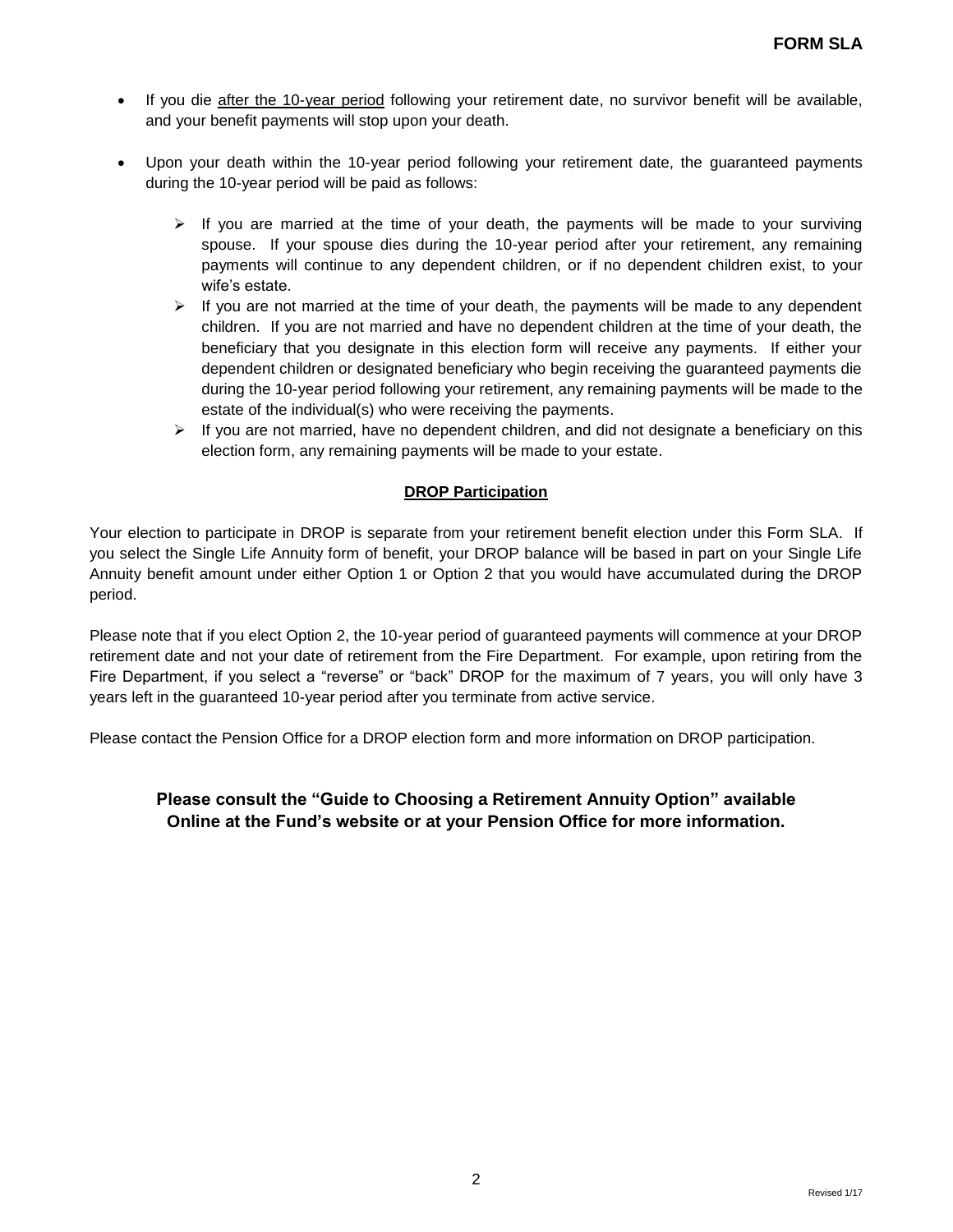## **FORM SLA – SINGLE LIFE ANNUITY ELECTION**

|         | Street, City, State, Zip                                                      |                                                                                                        |
|---------|-------------------------------------------------------------------------------|--------------------------------------------------------------------------------------------------------|
|         |                                                                               |                                                                                                        |
|         |                                                                               |                                                                                                        |
|         |                                                                               |                                                                                                        |
|         |                                                                               |                                                                                                        |
|         | Please answer the following questions before making your election:            |                                                                                                        |
|         |                                                                               |                                                                                                        |
|         |                                                                               |                                                                                                        |
| valid.  |                                                                               | * If you checked "Married," you must obtain your spouse's consent on page 7 for your election to be    |
| valid.  |                                                                               | * If you checked "Single," you must certify that you are not married on page 6 for your election to be |
| $2_{-}$ | I have at least one dependent child: ________________ Yes _______________ No  |                                                                                                        |
|         | * A Dependent Child is a child who is not married and is under the age of 22. |                                                                                                        |
|         |                                                                               |                                                                                                        |
|         |                                                                               |                                                                                                        |

*Continue to next page*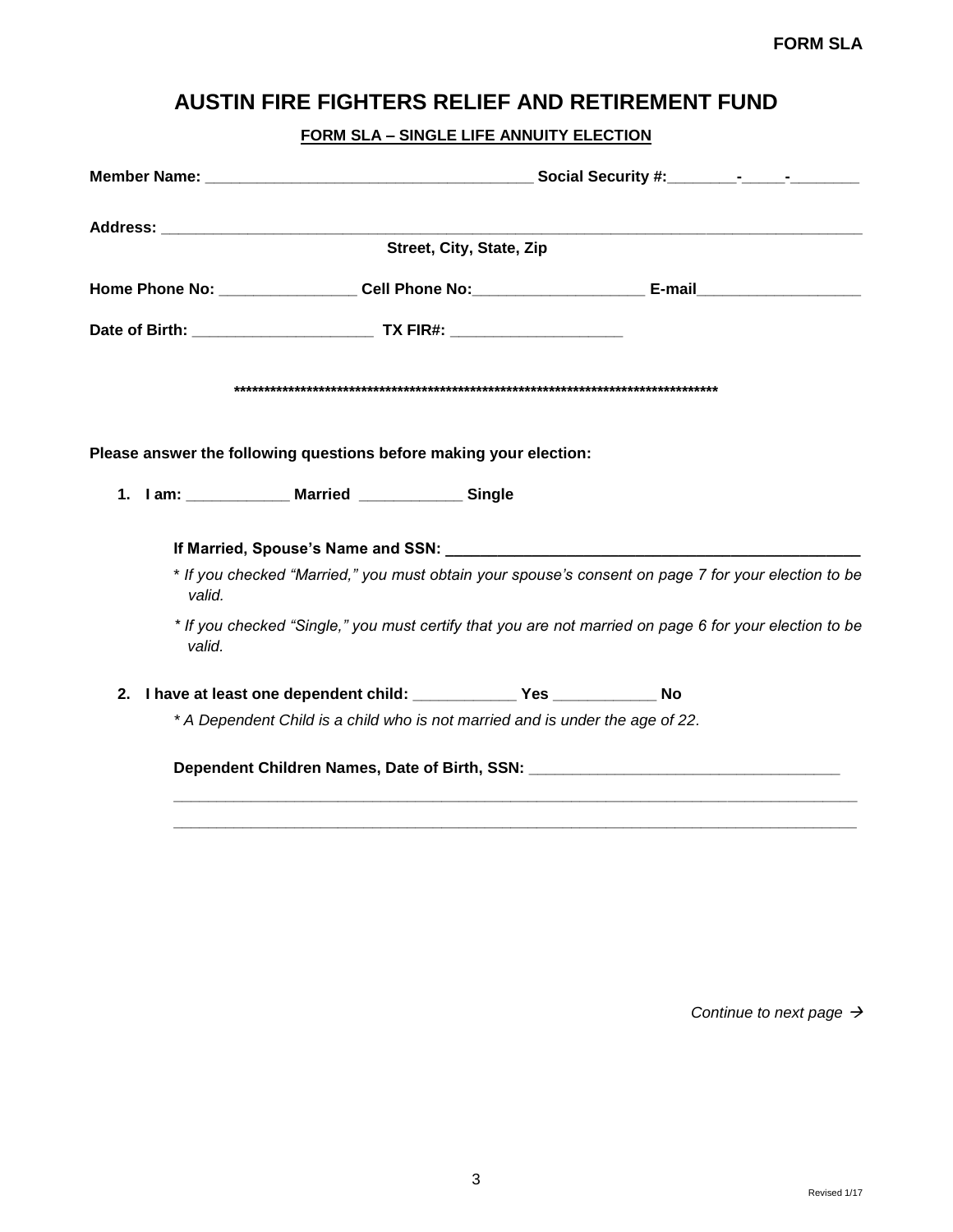### **FORM SLA – SINGLE LIFE ANNUITY ELECTION**

#### **BY SIGNING THIS ELECTION, I ACKNOWLEDGE THE FOLLOWING:**

- I understand that I am electing to receive a Single Life Annuity instead of the Normal Retirement Annuity form of benefit. I understand that the Single Life Annuity is an alternate form of benefit to the Normal Retirement Benefit pursuant to the Fund's governing statute, Article 6243e.1, Vernon's Texas Civil Statutes (the "Act").
- I have had the opportunity to meet with the Fund's administrative staff and ask them questions regarding the operation of a Single Life Annuity and the effect that my election of a Single Life Annuity will have on my benefits and any potential survivor benefit under the Fund.
- I have had the opportunity to seek advice from a professional tax advisor and understand that the administrative staff of the Fund cannot and has not rendered legal advice to me regarding the effect that the election of a Single Life Annuity will or may have on the taxation of any benefit I may receive, or my survivors may receive, under the Fund.
- I understand that by electing to have my benefit paid as a Single Life Annuity, the amount of my retirement annuity will be adjusted to the actuarial equivalent of the annuity provided under Section 5.04 and the survivor's benefits provided under Article 7 of the Act. I also understand that if I elect to have my Single Life Annuity paid under Option 2, the amount of my retirement annuity will be further adjusted to actuarially account for the guaranteed 10-year period.
- I understand that my election of a Single Life Annuity is irrevocable. It cannot later revert back to a Normal Retirement Annuity.
- I understand that my Single Life Annuity benefit and my DROP benefit, if any, are subject to the provisions of Article 9.03 of the Act governing the Fund (the Internal Revenue Code Section 415 limitations).

THE BELOW MEMBER HEREBY ELECTS TO RECEIVE HIS OR HER RETIREMENT BENEFIT IN THE FORM SPECIFIED BELOW:

**\_\_\_\_\_\_\_\_\_\_\_\_\_\_\_\_\_\_\_\_\_\_\_\_\_\_\_\_\_\_\_\_**

**\_\_\_\_\_ Single Life Annuity--Option 1** 

**\_\_\_\_\_ Single Life Annuity--Option 2** 

Signature of Fire Fighter

\_\_\_\_\_\_\_\_\_\_\_\_\_\_\_\_\_\_\_\_\_\_\_\_\_\_\_\_\_\_\_\_ Print or Type Name of Fire Fighter

Date: \_\_\_\_\_/\_\_\_\_\_/\_\_\_\_\_

**For Fund Administrative Use Only:** 

Date Received:

Received By: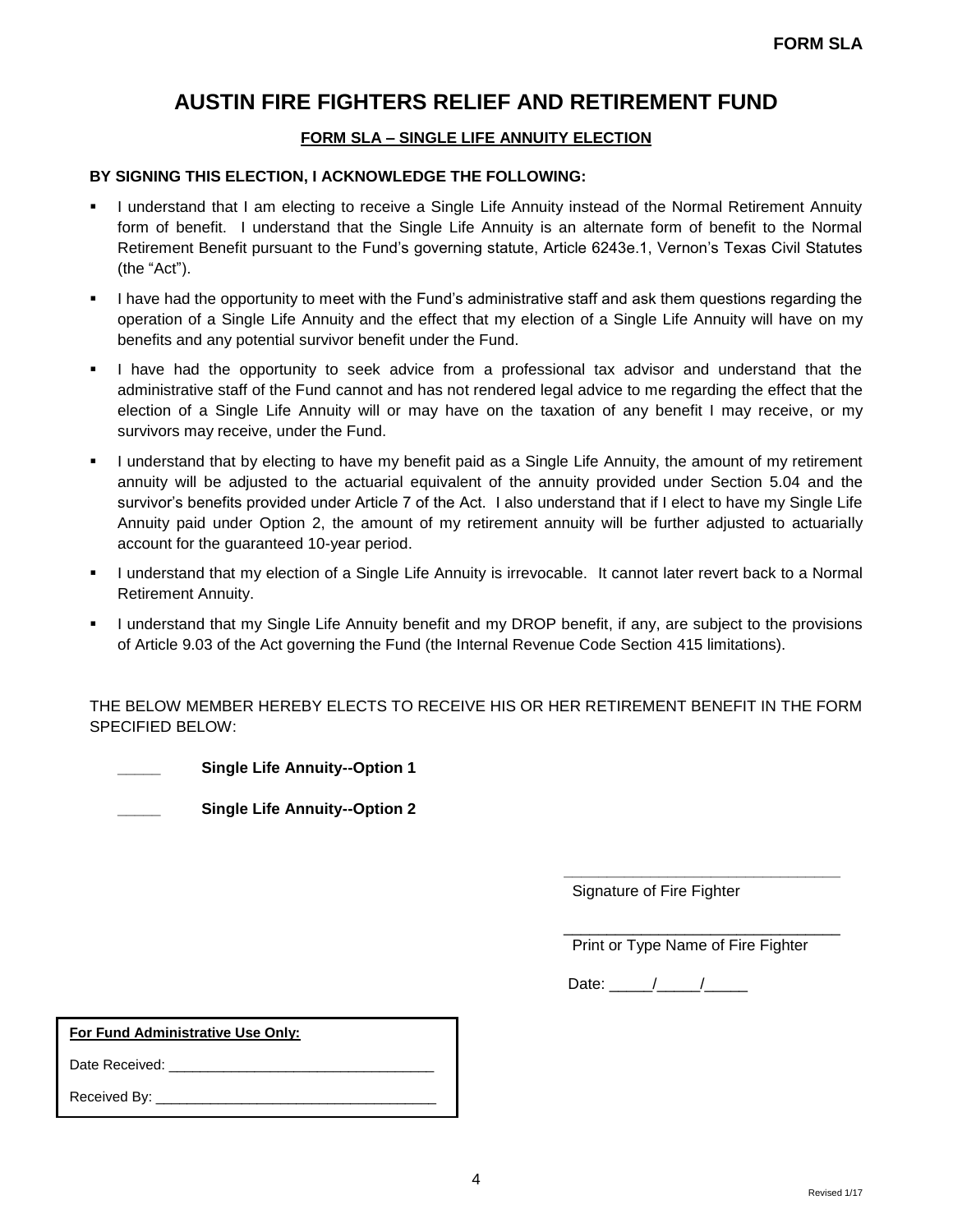## **BENEFICIARY DESIGNATION FOR SINGLE LIFE ANNUITY OPTION 2**

## *DO NOT COMPLETE IF YOU SELECTED THE SINGLE LIFE ANNUITY OPTION 1*

I wish to designate the following person to be my beneficiary for the benefit payable under Option 2 of the Single Life Annuity form of benefit. I acknowledge that if I am married or have a dependent child at the time of my death, my spouse or such dependent child(ren) will be entitled to the benefit payments under Option 2 and not this designated beneficiary. I acknowledge that if I am not married, have no dependent children, and do not designate a beneficiary below, then the benefit payable under Option 2 will be paid to my estate for the guaranteed 10-year period.

Acknowledged by:

Signature of Fire Fighter

**\_\_\_\_\_\_\_\_\_\_\_\_\_\_\_\_\_\_\_\_\_\_\_\_\_\_\_\_\_\_\_\_**

\_\_\_\_\_\_\_\_\_\_\_\_\_\_\_\_\_\_\_\_\_\_\_\_\_\_\_\_\_\_\_\_ Print or Type Name of Fire Fighter

Date:  $\frac{1}{\sqrt{2\pi}}$ 

### **BENEFICIARY INFORMATION**

\_\_\_\_\_\_\_\_\_\_\_\_\_\_\_\_\_\_\_\_\_\_\_\_\_\_\_\_\_\_\_\_\_\_\_\_\_\_\_\_\_\_\_\_\_\_\_\_\_\_\_\_\_\_\_\_\_\_\_\_\_\_\_\_\_\_\_\_\_\_\_\_\_\_\_\_\_\_\_\_\_\_\_\_\_\_\_\_\_

\_\_\_\_\_\_\_\_\_\_\_\_\_\_\_\_\_\_\_\_\_\_\_\_\_\_\_\_\_\_\_\_\_\_\_\_\_\_\_\_\_\_\_\_\_\_\_\_\_\_\_\_\_\_\_\_\_\_\_\_\_\_\_\_\_\_\_\_\_\_\_\_\_\_\_\_\_\_\_\_\_\_\_\_\_\_\_\_\_

BENEFICIARY'S LAST NAME FIRST NAME FIRST NAME MIDDLE NAME

BENEFICIARY'S ADDRESS **PHONE NUMBER(S)** 

BENEFICIARY'S SOCIAL SECURITY NUMBER BENEFICIARY'S DATE OF BIRTH

\_\_\_\_\_\_\_\_\_\_\_\_\_\_\_\_\_\_\_\_\_\_\_\_\_\_\_\_\_\_\_\_\_\_\_\_\_\_\_\_\_\_\_\_\_\_\_\_\_\_\_\_\_\_\_\_\_\_\_\_\_\_\_\_\_\_\_\_\_\_\_\_\_\_\_\_\_\_\_\_\_\_\_\_\_\_\_\_\_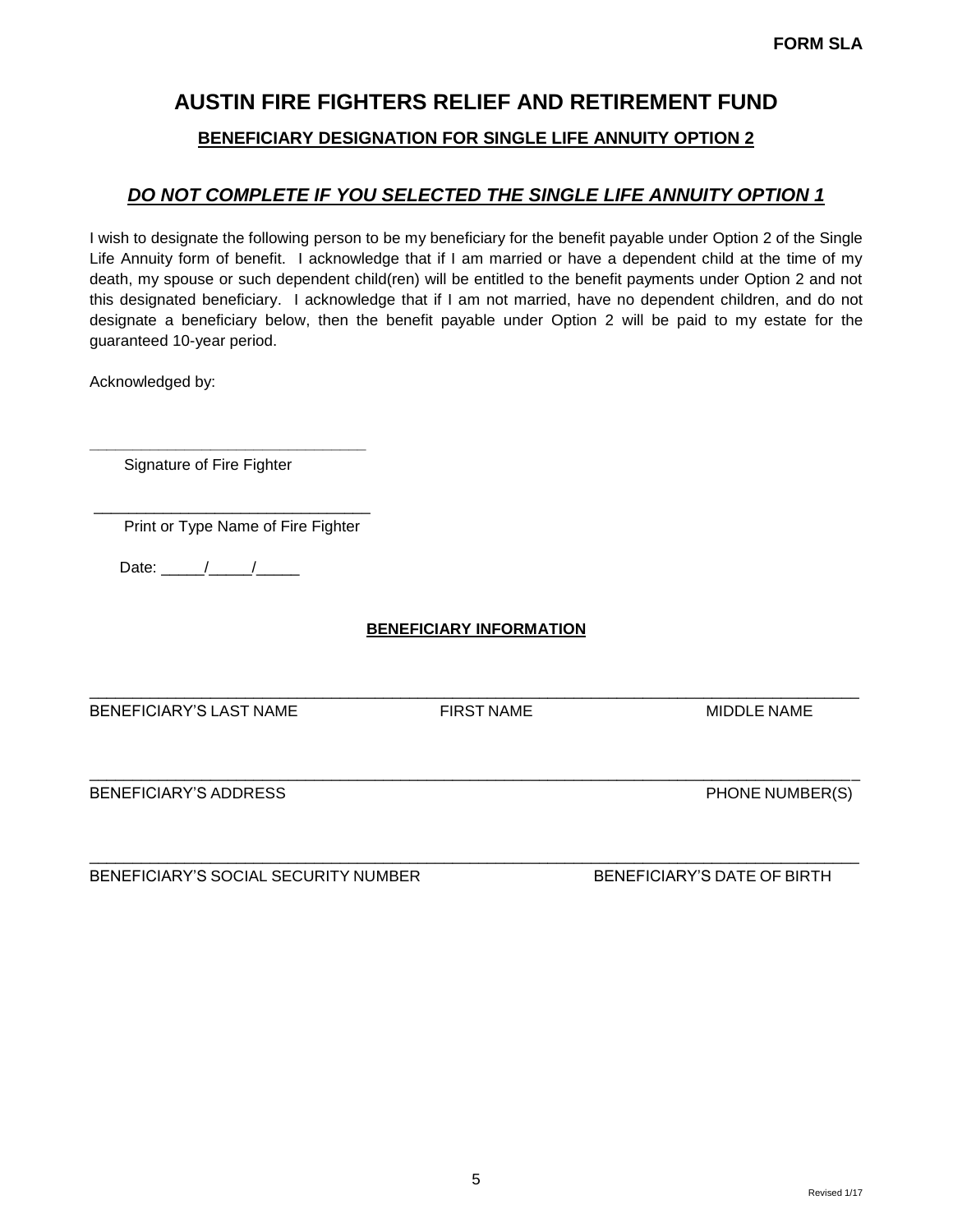### **CERTIFICATION AND SPOUSAL CONSENT FORM FOR SINGLE LIFE ANNUITY BENEFIT**

Under the terms of the Austin Fire Fighters Relief and Retirement Fund (the "Fund"), a fire fighter may elect to receive his or her retirement benefit under the Single Life Annuity form of benefit. However, if the fire fighter is married at retirement or termination with a vested benefit, the election of a Single Life Annuity will only be effective if consented to in writing by the fire fighter's spouse. Through this form, a fire fighter may either (1) certify that the fire fighter is not married or (2) obtain spousal consent that is acceptable to the Fund for purposes of the Single Life Annuity election. The certification or spousal consent must be witnessed by a notary public. In addition, the spousal consent (1) must evidence understanding by the consenting spouse of the effect of such election and consent and (2) is irrevocable once benefits have commenced.

If you are not married, complete and sign the certification below, with your signature to be witnessed by a notary. If you are married, your spouse should complete and sign the consent on the following page, with his or her signature to be witnessed by a notary. **The certification or spousal consent in this form will only be valid if the appropriate signature is acknowledged before a notary public.**

### *DO NOT COMPLETE BOTH THE CERTIFICATION AND THE SPOUSAL CONSENT*

#### **PARTICIPANT'S CERTIFICATION OF UNMARRIED STATUS**

I, \_\_\_\_\_\_\_\_\_\_\_\_\_\_\_\_\_\_\_\_\_\_\_\_\_\_\_\_\_\_\_\_\_\_\_\_\_\_\_\_\_\_\_\_\_\_\_\_\_\_\_\_\_\_(Name of Fire Fighter), hereby certify to the Fund that I am **NOT MARRIED** at the time of electing the Single Life Annuity form of benefit under the Fund and understand that the Fund will act in reliance upon this representation.

*\_\_\_\_\_\_\_\_\_\_\_\_\_\_\_\_\_\_\_\_\_\_\_\_\_\_\_\_\_\_\_\_\_ \_\_\_\_\_\_\_\_\_\_\_\_\_\_\_\_\_\_\_\_\_\_\_\_*

*Fire Fighter's Signature Date*

**\*\*\*\*\*\*\*\*\*\*\*\*\*\*\*\*\*\*\*\***

STATE OF \_\_\_\_\_\_\_\_\_\_\_\_\_\_\_\_\_\_\_\_\_\_\_\_

COUNTY OF \_\_\_\_\_\_\_\_\_\_\_\_\_\_\_\_\_\_\_\_\_

I HEREBY CERTIFY that the foregoing instrument was acknowledged before me this \_\_\_\_\_ day of Letter 20 by  $\frac{1}{20}$  by  $\frac{1}{20}$  by  $\frac{1}{20}$ , who is personally known to me or who produced appropriate identification.

Notary Public, State of \_\_\_\_\_\_\_\_\_

\_\_\_\_\_\_\_\_\_\_\_\_\_\_\_\_\_\_\_\_\_\_\_\_\_\_\_\_\_\_\_\_\_\_\_\_\_\_\_

At large